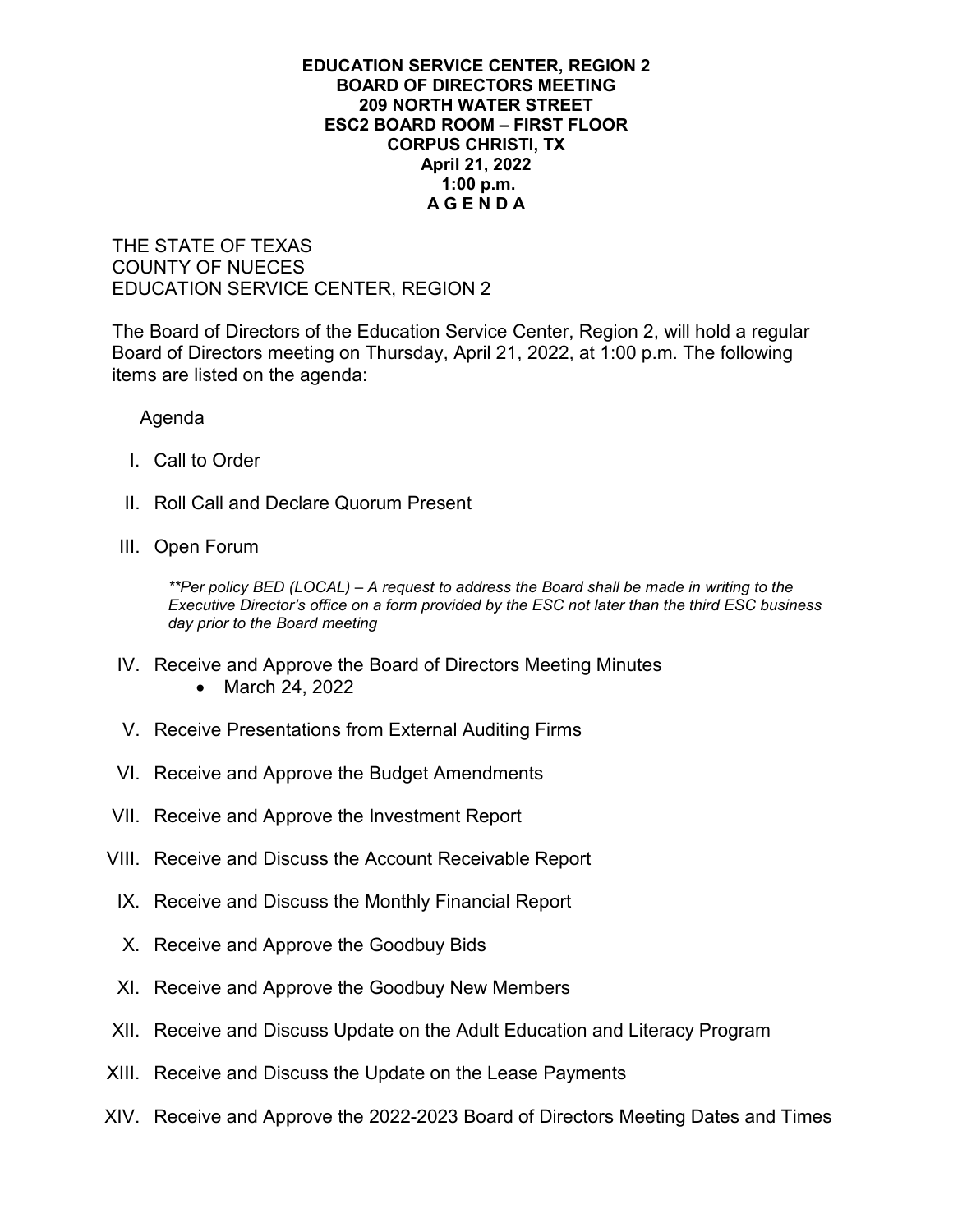## **EDUCATION SERVICE CENTER, REGION 2 BOARD OF DIRECTORS MEETING 209 NORTH WATER STREET ESC2 BOARD ROOM – FIRST FLOOR CORPUS CHRISTI, TX April 21, 2022 1:00 p.m. A G E N D A**

- XV. Receive, Review, and Approve the Interlocal Participation Agreement between TASB Risk Management Fund and the Education Service Center, Region 2
- XVI. Receive, Review, and Approve the Master Interlocal Agreement between Education Service Center, Region 11 and the Education Service Center, Region 2
- XVII. Receive and Approve the 4/10 Work Schedule for the Month of July 2022
- XVIII. Receive the ESC-2 Personnel Update
- XIX. Receive the Executive Director Informational Highlights
	- ESC-2 Update
	- TASA/TASB Study Group Meeting, CCISD May, 5, 2022
	- TASA/TASB Convention September 23-25 San Antonio,
		- o Travel Request due June 6, 2022
- XX. Receive the Board Member Service Award
	- Leo Villarreal 35 years of service
- XXI. Executive Session (as authorized under Chapter 51 TEXAS GOVERNMENT CODE in accordance with Sections 551.072 and 551.074)
	- Discussion of employee performance, investigations, discipline, reassignments, employment, terminations, or other personnel matters.
	- Discussion, Updates and possible action on ESC-2 facility, property lease, sale/reuse with London ISD
	- Discussion of Update on the Legal Case Amanda Barrera, et al. vs Education Service Center, Region 2 et al.
- XXII. Reconvene to Act on Items Addressed in Executive Session
	- Act on employee performance, investigations, discipline, reassignments, employment, terminations, or other personnel matters
	- Act on ESC-2 facility, property lease, sale/reuse with London ISD
	- Act on Update on the Legal Case Amanda Barrera, et al. vs Education Service Center, Region 2 et al.
- XXIII. Adjournment

The Board may consider and discuss certain agenda items in a closed meeting if authorized to do so by the Texas Open Meetings Act. No action will be taken in a closed meeting; all votes, actions, or decisions will be taken in open meeting. Before any closed meeting is convened, the presiding officer will publicly announce that a